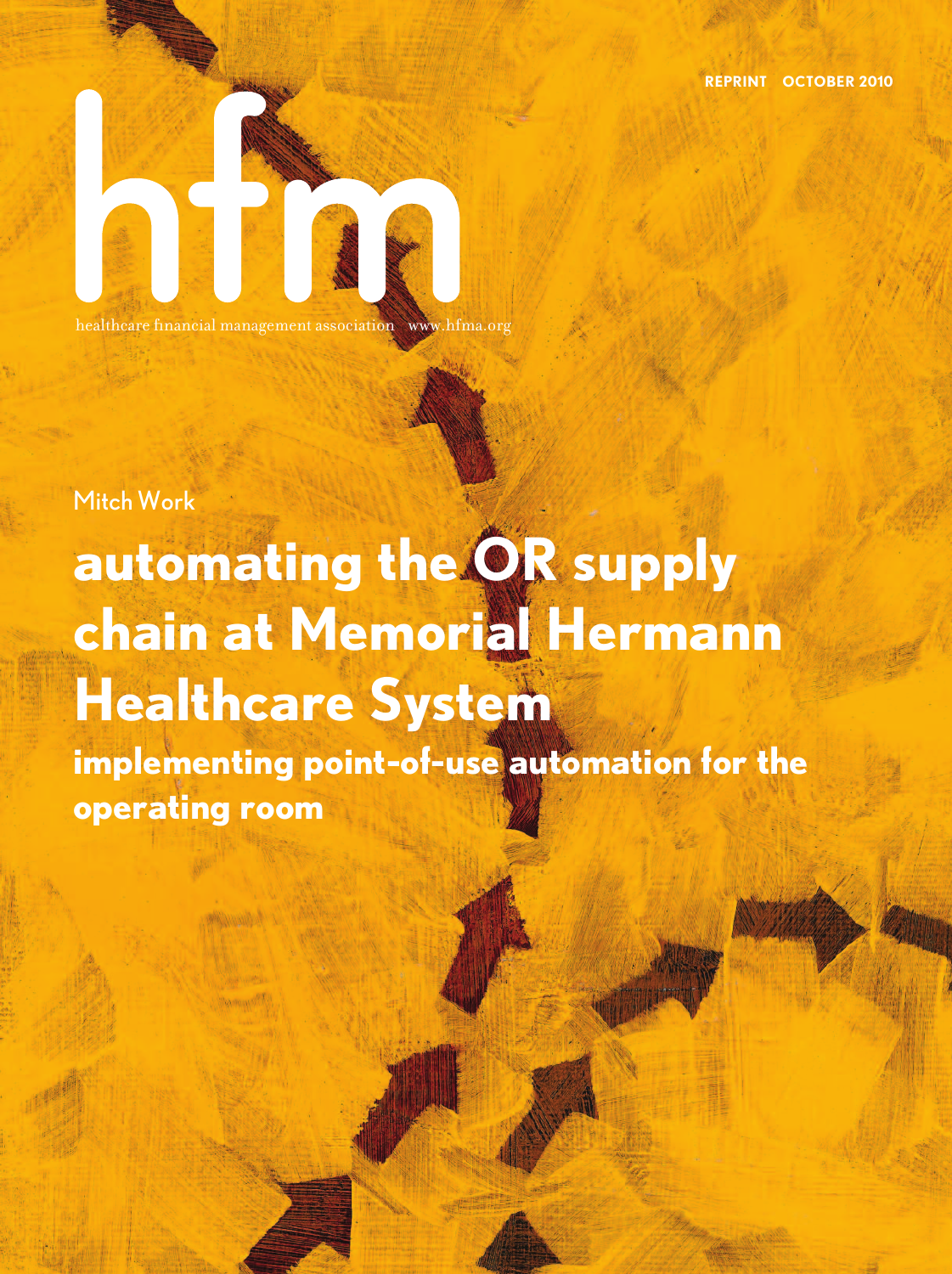#### **Mitch Work**

## automating the OR supply chain at Memorial Hermann Healthcare System

Implementing point-of-use automation for the operating room supply chain not only generated additional net revenue, but also yielded operational efficiencies.

#### **AT A GLANCE**

- > Implementing point-of-use automation forthe operating room supply chain involved automating and standardizing supply chain processes.
- > Each supply item wasidentified and assigned a unique code as part of the automated chargemaster catalog.
- > The pilot generated additional net revenue and yielded operational efficiencies.

Establishing an efficient and smoothly functioning operating room (OR) is critical to supporting the overall financial health of any healthcare organization. Why? Because the OR and related areas often contribute a significant portion of a hospital's revenue and expenses. A substantial portion of these costsisspent on OR supplies, implants, and medical devices, all of which can be among the most expensive itemsin a hospital. New models are now emerging that can improve the supply chain spend in the OR, resulting in a positive impact on the hospital's bottom line. These models, driven by strong senior leadership, incorporate recent improvements in automation technology with disciplined standardization policiesin managing OR supply inventories. Optimizing processes in the OR and related areas involves intensive planning and time-consuming up-front work, but the payoffs can be well worth the effort.

At the 11-hospital Memorial Hermann Healthcare System serving metropolitan Houston, clinicians, materials management/supply chain managers, financial analysts, and others had been challenged for years by a cumbersome supply inventory system that included different inventory processesin each of its hospitals. Given that clinicians at the health system perform more than 88,000 surgical procedures annually, the lack of standardization and automated processes was no doubt negatively affecting their OR supply chain spend of more than \$500 million per year—primarily due to lost charges, loss of productivity and efficiency, and the inability to track and account for supply discrepancies.

**View Memorial Hermann's implementation schedule for OR supply chain automation at www.hfma.org/hfm.**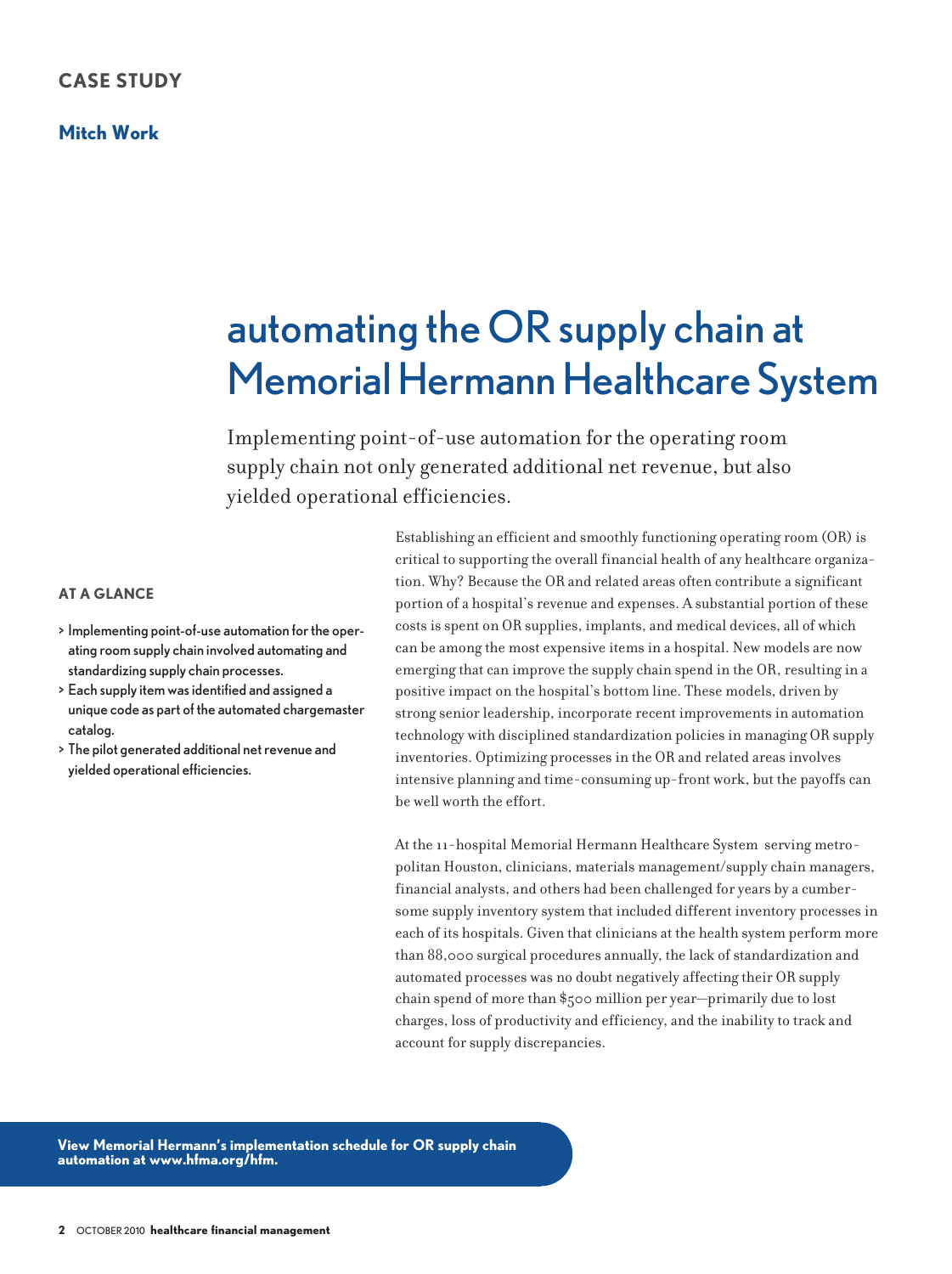That all began to change in 2008 asthe result of a pilot project to automate and standardize supply chain processesin the OR. The pilot, and subsequent systemwide rollout, has generated positive outcomes for Memorial Hermann, including improvements in cost and revenue profile, efficiencies in clinical work flow, and materials management/supply chain effectiveness. The new supply chain management process, which includes point-of-use automated supply technology, is on track to deliver a positive ROI within the first year—with OR nurses and clinicians reporting improvements in their time utilization as well. They are now able to accurately document supply use and spend less time managing distractions typical of a nonautomated OR supply chain. Meanwhile, materials managers report a greatly improved operational environment, with more control of supplies and fulfillment processes. In addition, financial executives report satisfaction with the improved charge capture, accountability, and transparency now built into the system.

Two elements have dovetailed, leading to the above-mentioned positive results for Memorial Hermann: combining the strategic application of an automated supply chain management information system with process change that is focused on more conscious utilization and management of OR supplies. In short, leveraging automation and IT to support a change in operational culture has provided improved organizational effectiveness.

#### **Dimensions of the Problem**

Supply chain and financial managers at Memorial Hermann had to overcome multiple problems to improve OR supply chain management processes. Although Memorial Hermann's perioperative environment was large and complex with 132 surgical suites and 320 surgeons, the system's OR inventory management and charging system depended on many manual processes and was subject to errors and delays. Furthermore, each of the 11 hospitals followed different inventory management processes. Accuracy issues included lost charges,

A critical success factor in both the pilot and rollout implementation wasthe re-engineering of core processes before point-of-use automation implementation.

documentation errors, high inventory carrying costs, and stockouts. There were also gaps and redundancies in existing clinical IT systems used in the OR and materials management department. Frequent system down time resulted in costly delays and increased the frustration of perioperative staff. In addition, CFOs were unable to get a full picture of the extent of the problem.

Although the financial impact could not be precisely measured, senior management estimated that losses due to lack of standardization and automation in the OR supply chain management processtotaled millions of dollars annually. The situation also had caused an increase in clinician dissatisfaction, because nurses were required to spend time manually documenting supply usage, taking them away from patient care.

#### **The Pilot Project**

To address these issues, senior supply chain management and CFOs from the individual hospitals investigated how changing the work-flow process and a standardization of OR supplies, supported by point-of-use automation, could be used throughout the healthcare system. Memorial Hermann was already using automated dispensing machines for medication and supply management on several of the medical/surgical floors, and these systems were generally well accepted by clinical and supply chain staff. After selecting a vendor, the team began discussing in late 2007 how a point-of-use automated supply system would apply to the perioperative supply areas.

It was agreed to launch a pilot project at Memorial Hermann's Texas Medical Center (TMC), the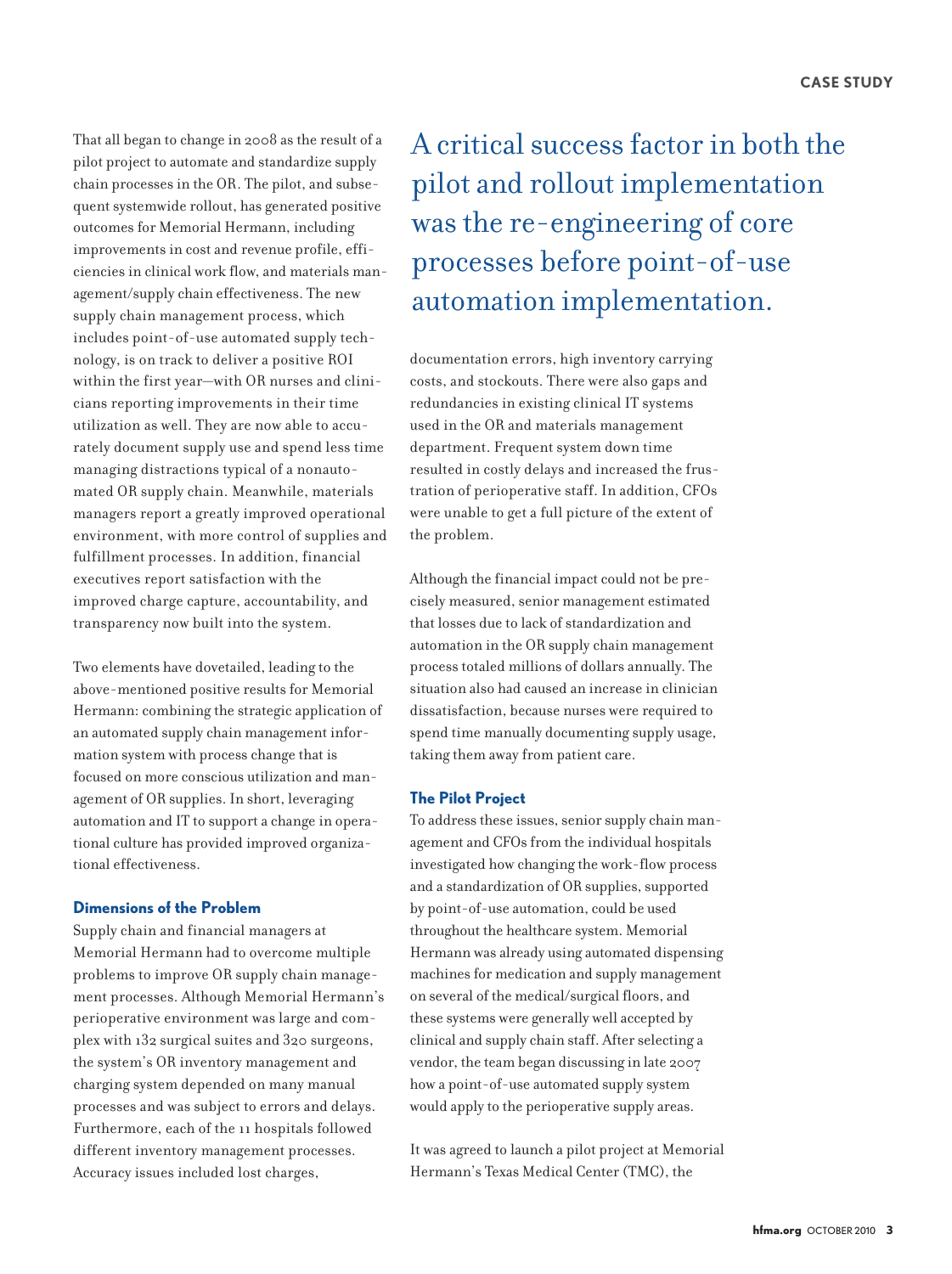#### **ABOUT MEMORIAL HERMANN HEALTHCARE SYSTEM**

- > 11 hospitals serving the greater Houston metropolitan area
- > Largest not-for-profit healthcare system in Texas
- > Level I trauma center (Texas Medical Center)
- > Over 3,500 licensed beds
- $> $500$  million  $+$  annual supply chain spend
- > Over 88,000 inpatient surgeries annually
- > 132 surgery suites
- > 320 surgeons
- > 19,000+ employees
- > 50-plus clinics and imaging centers

*Source:* Memorial Hermann Healthcare System, 2010.

healthcare system's 960-bed flagship hospital. A 60-day validation pilot wasinitiated to understand and measure the impact of adding the point-of-use supply automation to the surgery supply chain at TMC. This pilot involved the installation of 32 secure supply cabinets installed in three key supply areas—endoscopy, mesh, and neurology. The criteria for measuring financial success of the pilot project required demonstrating a positive ROI in which the additional net revenue of the supply charges generated by the new system would be greater than the costs of the new point-of-use automation investment.

Before the "go-live" of the pilot, each supply item wasidentified and assigned a unique code as part of an automated chargemaster catalog. Each item was also assigned a number generated by the health system's materials management vendor. This effort required a major cleanup processin which 1,798 vendor numbers and corresponding chargemaster codes were created (supply items costing \$5.00 or more). To gauge the true impact of the pilot, the "go-live" did not begin until 90 percent of allsupply items had a chargemaster code and vendor number assigned.

The pilot project began in September 2008 and was headed by a project team composed of financial representatives from TMC, supply chain managers, financial analysts, OR supply staff, clinicians, and representatives from the selected vendor. Once the 60-day pilot was completed, monthly average charges from each of the pilot units were compiled and compared with their average monthly charges reported over the 12-month period before initiating the pilot. The findings disclosed:

- > The pilot ROI exceeded the goal of generating additional net revenue above the total cost of the investment in the point-of-use supply technology. There was a \$2.3 million charge increase from the pilot units and a \$1.4 million net revenue improvement.
- > TMC identified 136 items that had not been assigned a chargemaster code; once assigned, chargesincreased \$1,578 per day (or \$410,280 annually based on a five-day workweek).

>A total of \$96,000 in excessinventory wasidentified in the three pilot areas.

#### **Project Rollout**

Pilot results were shared with the system's CFO Council, composed of the corporate CFO and CFOsfrom each of the 11 hospitals. Each hospital CFO was responsible for committing funds from his or her hospital for any new projects. Based on the ROI metrics reported by TMC, all hospitals opted over the next year to implement the program in their facilities. For each facility, the implementation methodology was the same: supply chain/materials management managersinitiated a comprehensive inventory process, identified each supply item costing over \$5.00, and assigned each item a chargemaster code and vendor number to standardize the inventory system across the enterprise. To date, more than 4,000 vendor numbers and corresponding chargemaster codes have been created.

#### **Training on the New System**

Although the actual instruction of an OR clinician in the use of the system takes relatively little time (usually lessthan 30 minutes), considerable planning was undertaken by supply chain management to communicate to OR nurses and staff why the changes were being made—and how the system would simplify their work flow, improve cost capture for the hospital, and increase regulatory compliance. Initial training on the secure supply cabinets was conducted by the vendor and consisted of hands-on instruction and online training modules to accommodate staff schedules. Super users were then identified for each supply area and were assigned responsibility for training new users and updating current users on new releases, changesin processes, and new supply items with assigned chargemaster codes.

#### **Implementation**

Aside from the new point-of-use supply automation (both open and secure cabinets were installed), the only additional hardware investment wasthe purchase of an additional centralserver to better handle and route the increase in data reported from the 11 facilities.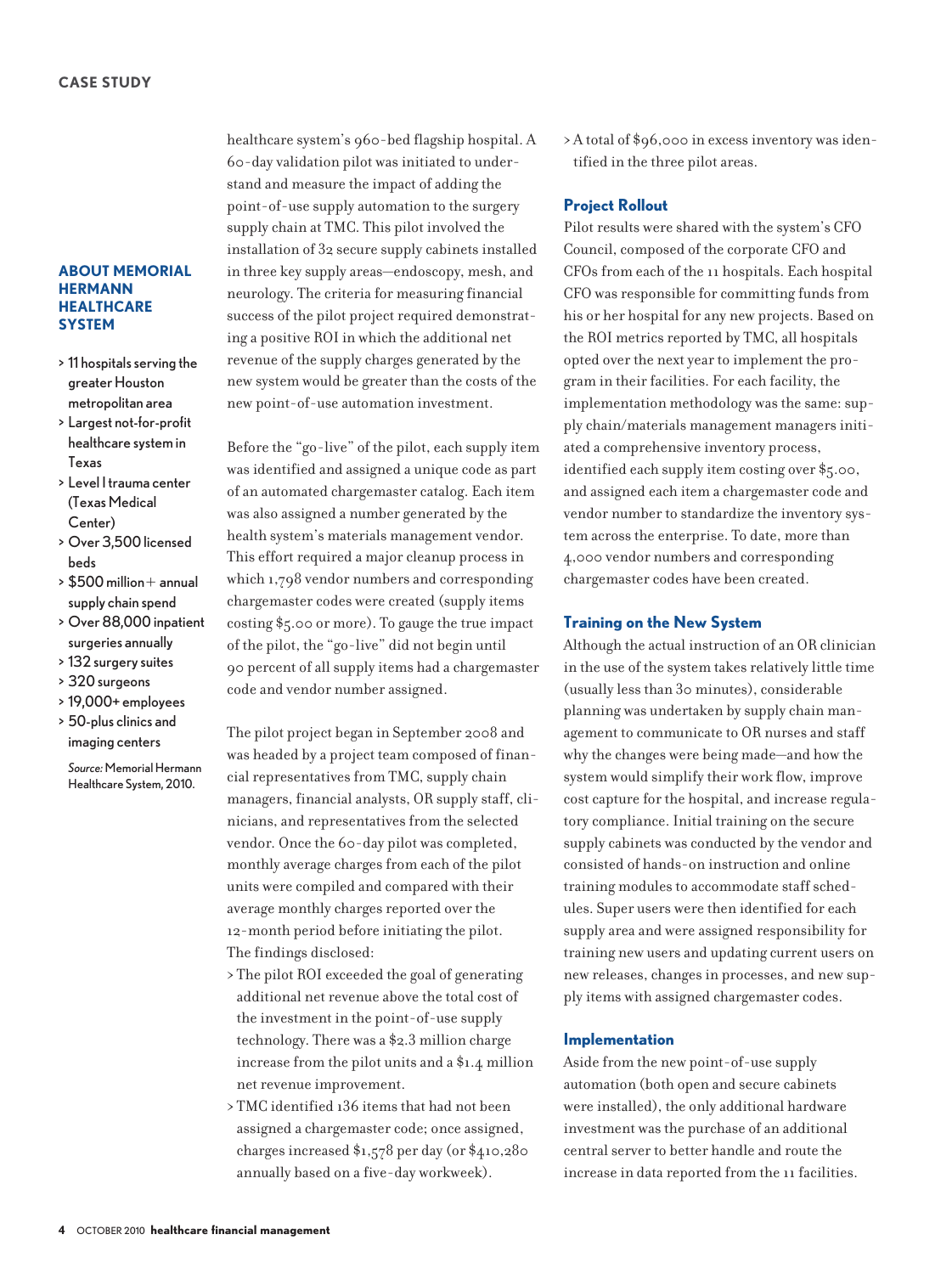As in the pilot study, each hospital had to demonstrate that 90 percent of its supply items were assigned chargemaster codes before "going live," thus enforcing up-front the requirement to standardize.

The rollout implementation at the 11 facilities began in October 2008 and was completed in September 2009. The implementation process was led by three multidisciplinary implementation teams composed of supply chain representatives, clinicians, CFO representatives for each hospital, and an implementation consultant from the vendor. Each facility implementation was completed in two to nine months, depending on the size of the facility and the number of point-of-use supply cabinets to be installed. Also, because of the size and complexity of the Memorial Hermann facilities, the health system continues to use 21 separate item masters across the organization to avert traffic pressure on the information systems that could cause a shutdown. Consolidation of those item mastersis now being considered.

#### **Re-engineering Core Processes**

A critical success factor in both the pilot and rollout implementation wasthe re-engineering of core processes before point-of-use automation implementation. Although automation served as an important enabler of this process, the many work-flow process changes and the emphasis on standardization helped bring about positive change at Memorial Hermann. For example, it was determined that for supply items to be reliably restocked and available for surgeries scheduled for the next day, some supply chain technicians would have to start their shift earlier in the morning—a big change forthese employees, but one that resulted in a much smoother, more reliable, and efficient perioperative process.

Furthermore, the decision to assign all OR supplies costing \$5.00 or more with a chargemaster code is another example of how work-flow processes were changed. Although this change required a large up-front effort, the resulting efficiencies began to show financial benefits and proved to be a valuable enabler early on.

#### **Rollout Results**

Based on the initial results following the implementation of the new process and automated supply chain management solution, Memorial Hermann is on track to achieve the following results:

- >Approximately \$67 million will be generated in 2010 from additional charge capture, assuming no change in supply volume over 2009.
- > By the end of 2010, Memorial Hermann expects to have realized \$13 million in net revenue increasesfrom having automated and optimized the supply chain management system. This includesthe cost of the point-of-use OR supply automation and results primarily from improved charge capture and inventory control.
- >One particularly significant metric has been an increase in gross revenues per 100 surgical minutes (100 minutes representing the average length of a surgical case within the organization). That figure has risen from around \$11,000 in 2007 to \$15,000 currently, or an additional \$4,000 persurgical case—a 36 percent increase.
- >Compliance with supply utilization processes has reached 95 percent in the participating facilities.
- >Overall, a majorshift toward standardization of processes hastaken place. All new supply items will have a vendor number and chargemaster code, enabling maximization of charges and inventory controls going forward.
- >Clinician satisfaction with the system has been positive and sustained, especially among OR nurses, who no longer are required to reorder OR supplies and can spend more time on patient care.
- > Supply chain management/materials managementstaffsatisfaction with the system, and with their overall job satisfaction, hasimproved due to the standardization of supplies and inventory controls.

These improvements are occurring when cost pressures at Memorial Hermann are mounting due to current economic conditions and rising supply costs. For example, a decade ago supply costs were \$200million, compared with \$560million today.